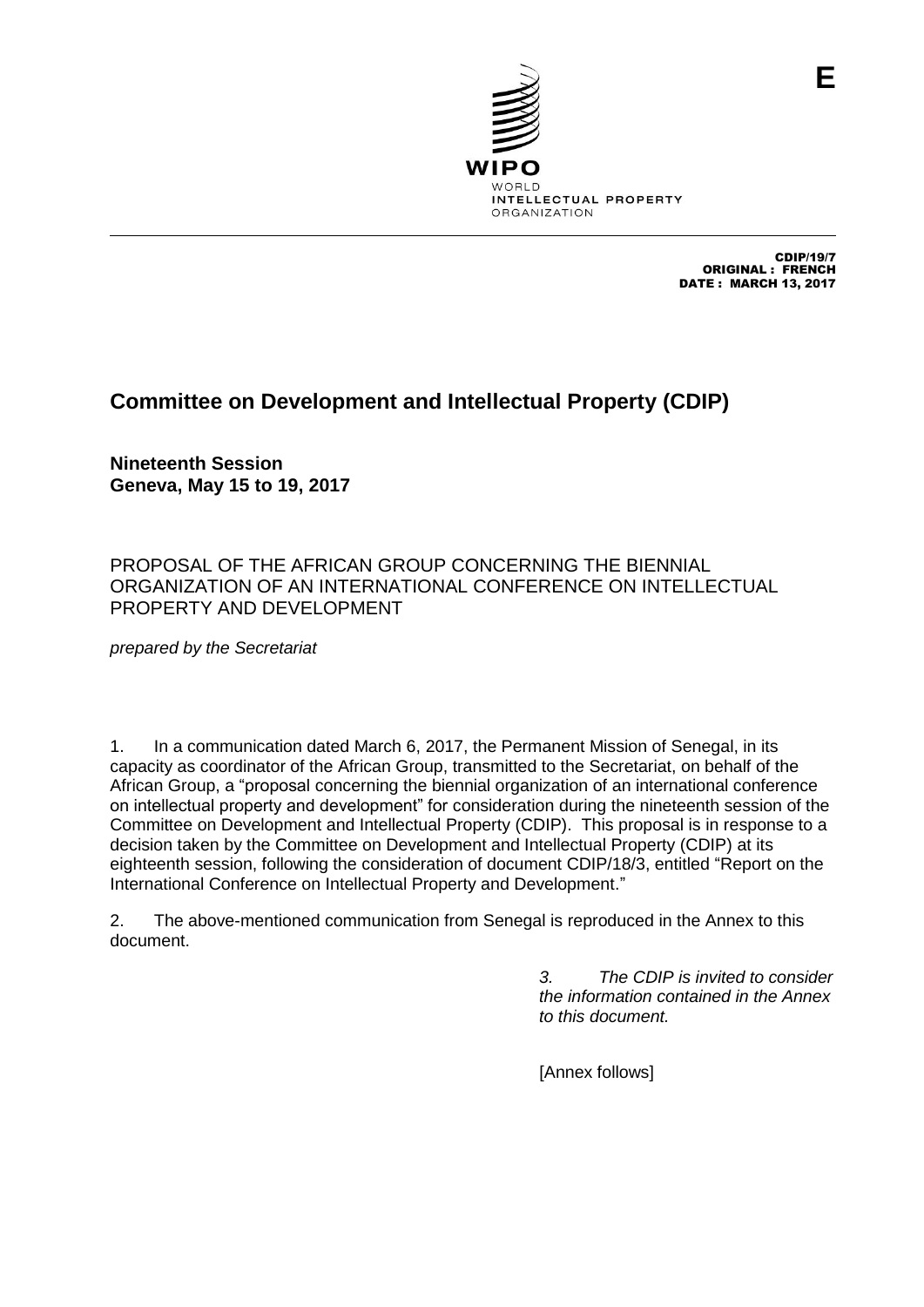# **PROPOSAL OF THE AFRICAN GROUP CONCERNING THE BIENNIAL ORGANIZATION OF AN INTERNATIONAL CONFERENCE ON INTELLECTUAL PROPERTY AND DEVELOPMENT**

The African Group is pleased to present its formal proposal for the attention of the Committee on Development and Intellectual Property (CDIP) as announced during the 18th session, which was held from October 31 to November 4, 2016 (see paragraph 6.2 of the Chair's summary).

It is worth noting that this proposal is supported and driven by the highly positive outcomes of the conference organized on this topic in Geneva on April 7 and 8, 2016, as evidenced by the report contained in document CDIP/18/3 and by the positive comments of Member States.

It should be further noted that this proposal seeks to institutionalize the holding of an international conference on intellectual property and development during each WIPO budget cycle, incorporating it into the parallel program of the organization, within the framework of the Development Agenda and following on from the seminars organized.

The organizational and logistical arrangements for the implementation of this proposal take account of those approved by Member States for the conference organized in April 2016.

The terms of reference that are already agreed and available would be reused as follows.

# **MAIN TITLE**

International Conference on Intellectual Property and Development

### **SUB-TITLE**

The sub-title of the conference must flow from matters connected to intellectual property and to development and its practical ramifications. It should be approved during the first session of the CDIP, which meets during the first year of WIPO's budget biennium.

### **FREQUENCY**

Every two years.

#### **VENUE**

WIPO headquarters in Geneva or in another country suggested by Member States.

### **DURATION**

Two to three days.

### **DATES**

The first half of the second year of the WIPO budget biennium.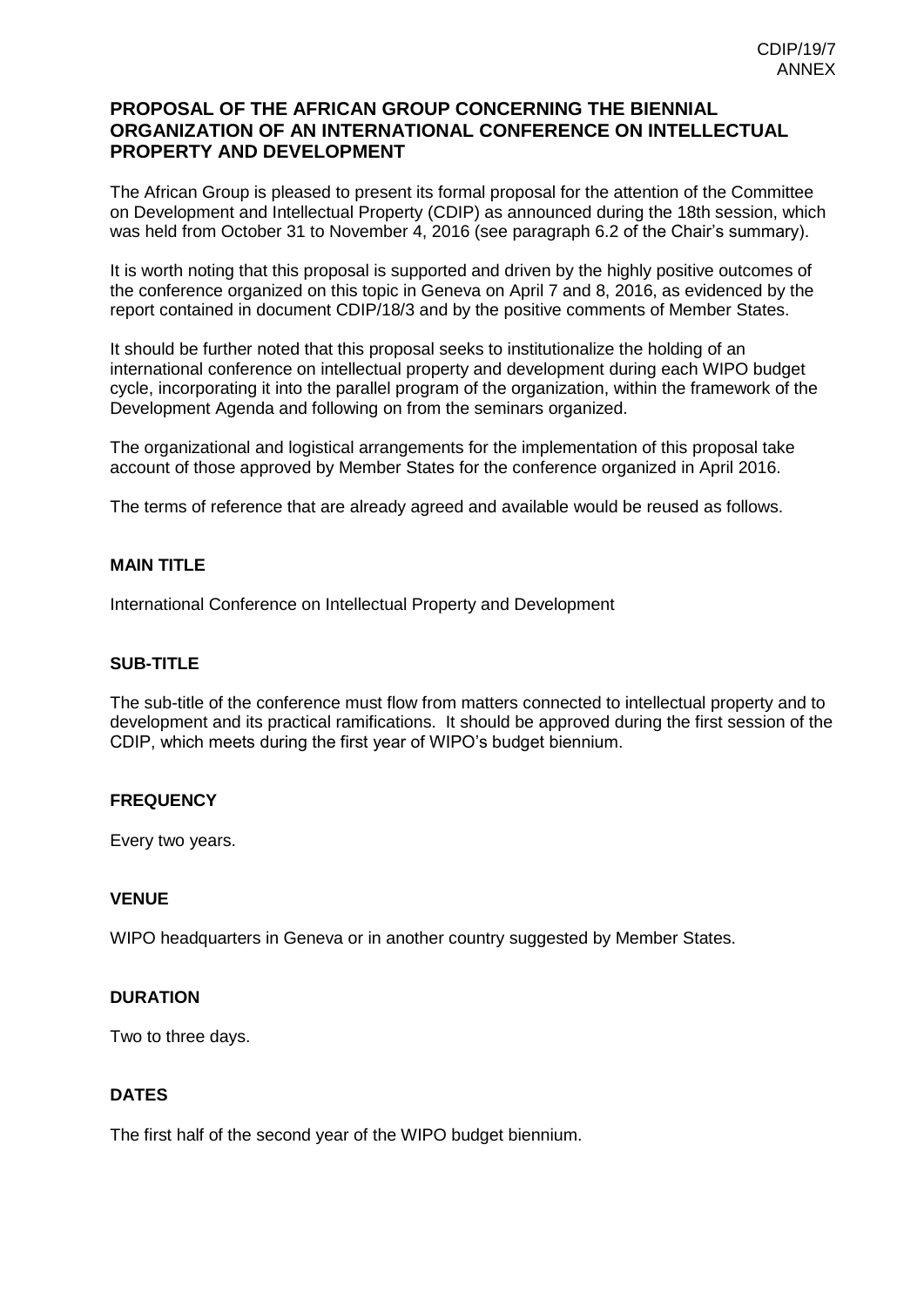# **TOPICS**

The international conference will focus on the theme of the sub-title agreed by Member States during the first session of the CDIP which holds during the first year of WIPO's biennium.

The Secretariat will be invited to plan the program of the international conference and to draft the content for each theme in informal consultation with the group coordinators. The final program of the conference will be presented during the second session of the CDIP in the first year of the biennium for information.

# **FORMAT**

The conference will hold during the first half of the second year of WIPO's biennium. Each session will include a moderator and three presenters for guided discussions, taking account of matters raised by the participants with the moderator and their observations before and during sessions. The working languages will be the six official languages of the UN and simultaneous interpretation will be provided in these six languages.

### **PRESENTERS**

The Secretariat will be requested to select presenters based on geographical balance, appropriate expertise, and representation. Member States will be invited to submit names of possible presenters.

### **PARTICIPANTS**

The international conference will be open to Member States, intergovernmental organizations, non-governmental organizations and civil society. Participants may register online in advance or in person at the venue.

### **OUTCOMES AND PRESENTATIONS**

A factual report will be produced by the Secretariat, summarizing the main discussions at the international conference, and will be presented to the CDIP at its last session during the second year of the WIPO biennium.

The web page with detailed information on the conference will be specifically created on WIPO's website. This web page will be used to make freely available all conference documentation including the program, written versions of presentations, audio and video files recording the conference proceedings, and the report. The web page will also be used to provide access to a live web cast of the proceedings.

### The International Conference on Intellectual Property and Development of the 2018/2019 biennium

For WIPO's 2018/2019 budgetary cycle, the following is proposed:

I. The sub-title of the conference will be on the theme: "How to make use of the system?"